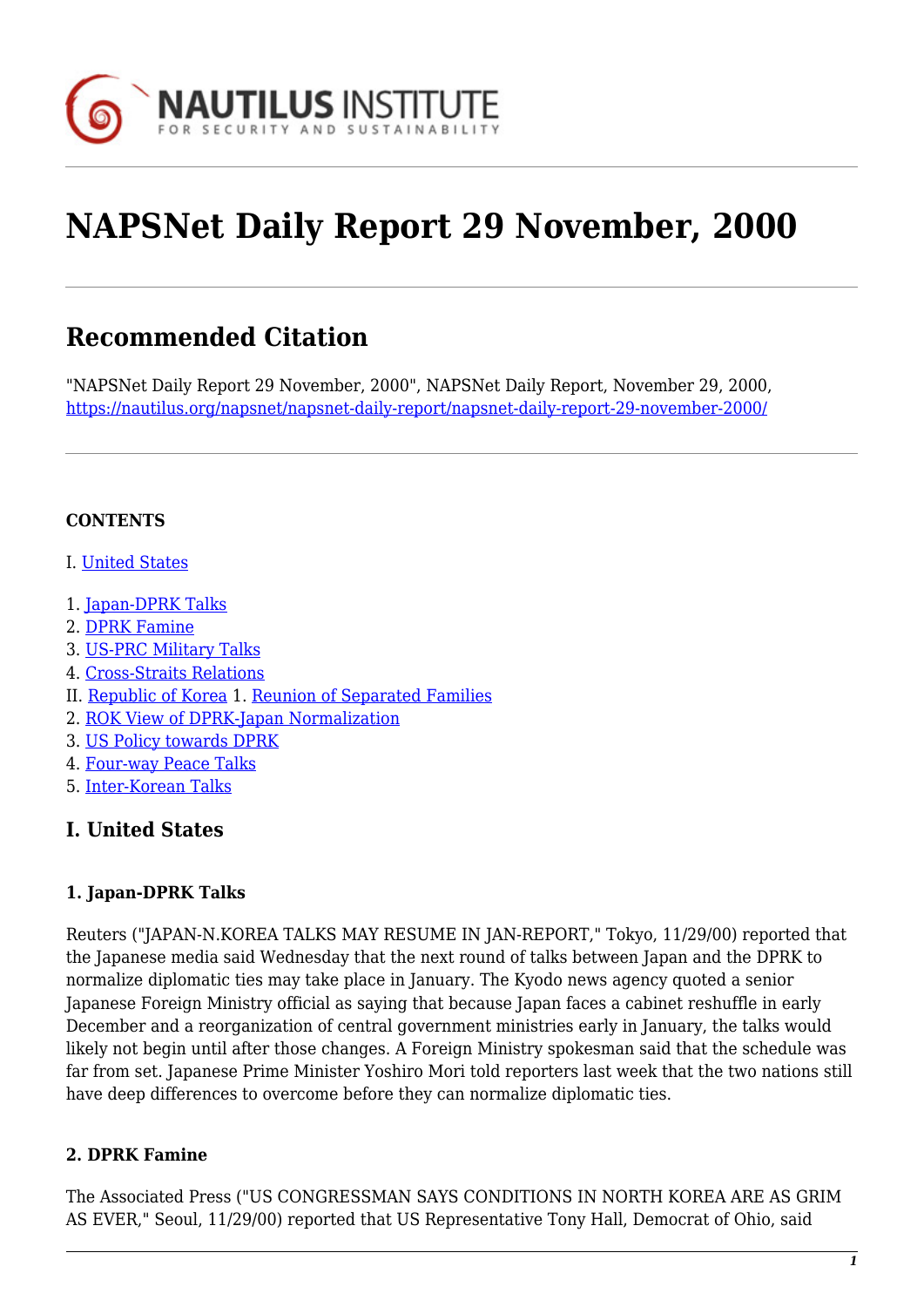Wednesday that food and power shortages remain as dire as ever in parts of the DPRK outside Pyongyang. Hall said at a news conference in Seoul, a day after finishing his four-day trip to the DPRK, "You need to travel outside the capital and into the countryside and you'll discover that things are very bleak and very cold." Hall said a DPRK official told him: "It can't get any worse because we are at the rock bottom." [Ed. note: The full text of Hall's speech will be released today as a Special Report.]

Agence France Presse ("UN TO LAUNCH LARGEST AID APPEAL FOR NORTH KOREA," Beijing, 11/29/00) reported that Doctor Dilawar Ali Khan, UNICEF representative to the DPRK, said that Catherine Bertini, head of the World Food Programme (WFP), will launch an inter-agency appeal for aid to Africa and the DPRK in Stockholm later Wednesday. Khan said that the appeal for the DPRK, the sixth such appeal since 1996, would be larger than the 600,000 tons of grain delivered as part of a 1999 aid appeal. Khan said, "We need to get the message across to the donor nations that the aid should be spread across the four major concerns of food, health, water and sanitation. If we expect to see a sustainable recovery by North Korea from its difficulties then we need to address all these areas together." He said that Bertini would announce the specifics of the package from Stockholm. Khan predicted that international aid to the DPRK would need to continue until "the development of its external relations will help to sustain the country in the long term." He also acknowledged there were wide-ranging estimates as to how many lives the seven years of food shortages in the DPRK had taken.

# <span id="page-1-0"></span>**3. US-PRC Military Talks**

Agence France Presse ("PENTAGON DELEGATION IN BEIJING FOR MILITARY TALKS," Washington, 11/29/00) reported that the US Defense Department said on November 28 that Walter Slocombe, under secretary of defense for policy, has arrived in Beijing for two days of talks with RPC military leaders in the latest of a series of contacts aimed at improving relations between the two countries. Slocombe will also visit Qingdao naval base and meet with the commander of the PRC's North Sea Fleet. The US Defense Department also said, "Slocombe will discuss the U.S. strategy in the Asia Pacific region, our overall China policy, and present U.S. views on a range of current security issues affecting our bilateral relations." The PRC delegation was to be led by General Xiong Guangkai, deputy chief of the general staff. Slocombe was also to meet with PRC Defense Minister Chi Haotian; People's Liberation Army chief of general staff General Fu Quanyou; and Vice Minister of Foreign Affairs Yang Jiechi.

# <span id="page-1-1"></span>**4. Cross-Straits Relations**

<span id="page-1-2"></span>Reuters ("CHINA BRUSHES OFF TAIWAN BID AT RECONCILIATION," Beijing, 11/29/00) and the Associated Press ("CHINA PRESSURES TAIWAN PRESIDENT ," Beijing, 11/29/00) reported that the PRC indicated on Wednesday that it was not impressed with Taiwan's latest effort to move toward restarting official contacts with the PRC. It also demanded that Taiwan president Chen Shui-bian commit to unification by endorsing an eight-year-old agreement that facilitated earlier talks. The call was the longest of recent criticisms of Chen. In a report issued by the PRC's official Xinhua News Agency, an official from the Association for Relations Across the Taiwan Straits (ARATS) was quoted as saying, "The new leader of Taiwan should not play on technicalities on the issue." The official said that Taiwan must "give a clear recognition" to a 1992 consensus which enabled landmark talks in 1993. The article recounted the early exchanges over the "one China" issue, which it said concluded with a Taiwanese commitment that "Taiwan is a part of China and peaceful reunification is to be sought." The report also said that while the sides maintained different interpretations, the "differences are the ways of expression, not the contents of the consensus."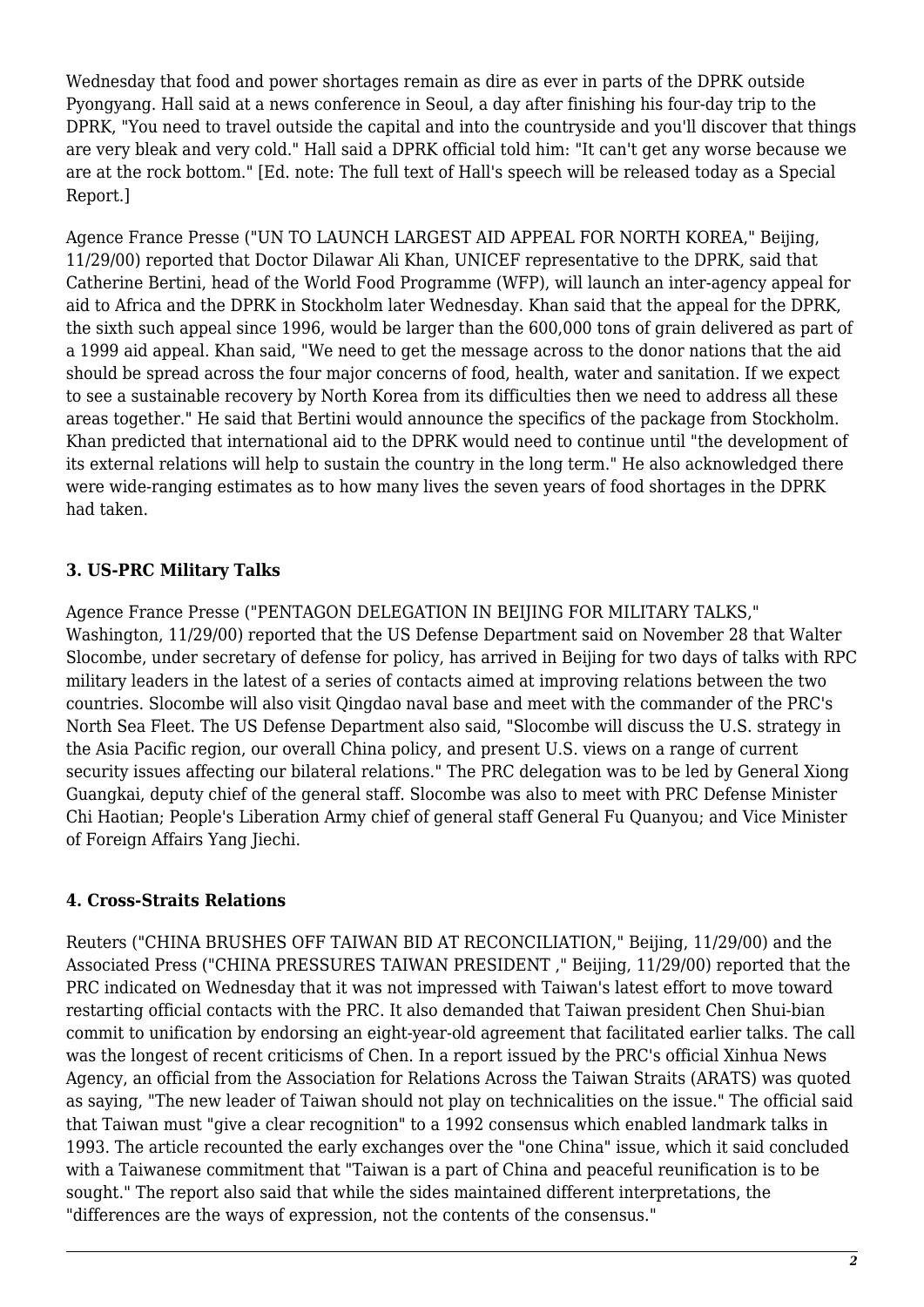# **II. Republic of Korea**

### <span id="page-2-0"></span>**1. Reunion of Separated Families**

The Korea Herald (Kim Ji-ho, "FAMILY REUNIONS TO BEGIN TOMORROW AMID LESS MEDIA ATTENTION," Seoul, 11/29/00) reported that ROK officials said Tuesday that a total of 200 ROK and DPRK citizens will visit each other's capital on Thursday for the second round of family reunions this year. A total of 738 reporters from 83 domestic news outlets and 197 foreign journalists have applied for press cards to cover the event, the Government Information Agency (GIA) said. Officials said that the family members would meet for eight and a half hours on five separate occasions during their three-day stays in each other's capital.

## <span id="page-2-1"></span>**2. ROK View of DPRK-Japan Normalization**

The Korea Herald ("LAWMAKERS ISSUE RESOLUTION ON N.K.-JAPAN NORMALIZATION," Seoul, 11/29/00) reported that lawmakers from the ruling and opposition parties said on Wednesday that Japan must apologize for its 35 years of colonial rule of Korea and make appropriate compensations before it normalizes ties with the DPRK. In a nonbinding parliamentary resolution, the lawmakers also said that Japan must declare that all treaties leading up to the 1910 annexation of Korea are null and void and express remorse for the pain and suffering it inflicted on Koreans during their rule. They also said that Japan should prosecute leaders who took part in the deportation of Korean slave laborers and the selection of comfort women, and make an effort to return cultural artifacts that its citizens stole from Korea during the colonial period (1910-1945). Representative Kim Won-wung of the opposition Grand National Party (GNP) said that ROK lawmakers were forwarding the resolution because they felt the issue of setting up diplomatic ties between the DPRK and Japan involved all Koreans.

# <span id="page-2-2"></span>**3. US Policy towards DPRK**

The Korea Herald (Shin Yong-bae, "BUSH UNLIKELY TO PURSUE ISOLATIONISM ON N.K., SAYS SENIOR CAMPAIGN MANAGER," Seoul, 11/29/00) reported that a Bush administration will not pursue isolationism in dealing with the DPRK and other "rogue" states, a senior campaign manager for US presidential candidate George Bush indicated here on Wednesday. "The new Bush administration is not going to swing toward an isolationist foreign policy," Daron Shaw said in a seminar organized by the Center for International Studies of Yonsei University in Seoul. Shaw added that the new US administration would strongly support the policies of US allies in Asia and the Pacific, including the ROK and Japan. Citing Bush's campaign pledge to pay greater attention to the role of US military abroad, Shaw said that his administration would favor strengthened US military readiness and capability to meet challenges in the new global security order. On international affairs, Shaw said that Bush is placing key priorities on containment of rogue states supporting terrorism and non-proliferation of weapons of mass destruction. [Ed. note: This article was included in the US Department of Defense's Early Bird news service for November 29, 2000.]

### <span id="page-2-3"></span>**4. Four-way Peace Talks**

The Korea Herald (Shin Yong-bae, "U.S., JAPAN ENVOYS STRESS 4-WAY PEACE TALKS," Seoul, 11/29/00) reported that top foreign diplomatic envoys in Seoul on Wednesday dispelled doubts about the validity of the four-way talks on Korean peace and reiterated the need for their continuation. "Although South and North Korea now have varied active channels for official dialogue, we believe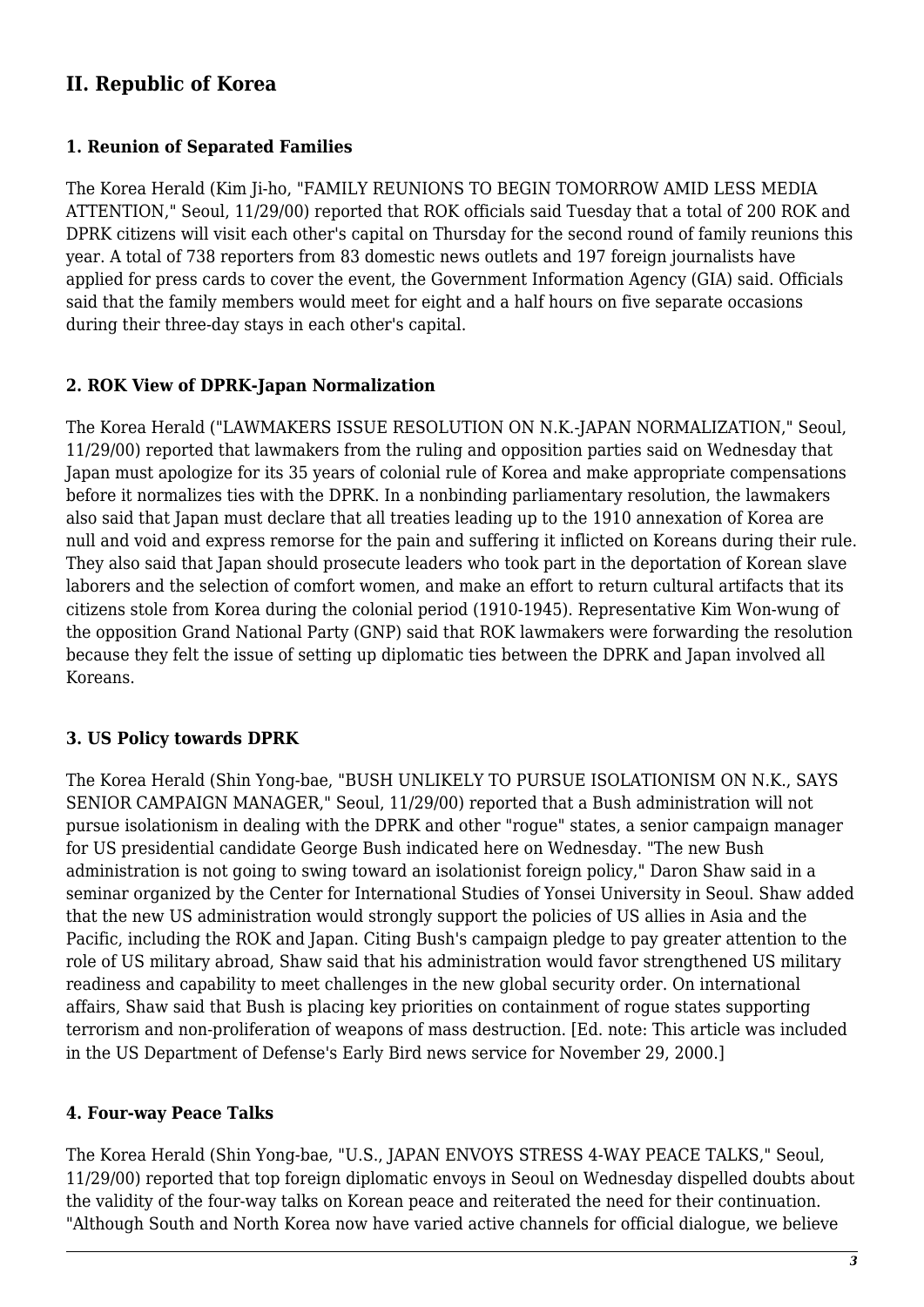the four-party process remains an important component of the overall drive for peace and stability on the Korean Peninsula," said US Ambassador to South Korea Stephen Bosworth. A senior Japanese Embassy official here also echoed the US ambassador's call for the continuation of the four-party talks. "In the new environment on the Korean Peninsula, the talks can play an even more important role. They can further contribute to strengthening the peace and stability in the region through dialogues on security issues," said Katori Yoshinori, deputy chief of mission at the Japanese Embassy in Seoul. The foreign envoys' emphasis on the importance of the four-way meeting came a day after ROK President Kim Dae-jung revealed that the ROK will soon propose the resumption of the talks to the DPRK, saying that the US and the PRC showed support for the proposal. [Ed. note: This article was included in the US Department of Defense's Early Bird news service for November 29, 2000.]

#### <span id="page-3-0"></span>**5. Inter-Korean Talks**

The Korea Herald (Kang Seok-jae, "2 KOREAS HOLD WORKING-LEVEL TALKS ON CROSS-BORDER PROJECTS," Seoul, 11/29/00) reported that ROK and DPRK officials agreed to continue discussions on military cooperation for the planned reconnection of a severed inter- Korean rail link and the construction of an adjacent road. Agreeing on the importance of the landmark cross-border projects, the two sides agreed to hold the second round of working-level military talks next Tuesday at the Peace House on the southern side of Panmunjom, it said. It said the two Koreas also discussed matters concerning the establishment of their respective administrative sections in the Demilitarized Zone (DMZ) through which the inter-Korean railway and road will pass, while touching on the safety of soldiers, civilians, equipment and materials to be mobilized within the DMZ for the cross-border ventures.

The NAPSNet Daily Report aims to serve as a forum for dialogue and exchange among peace and security specialists. Conventions for readers and a list of acronyms and abbreviations are available to all recipients. For descriptions of the world wide web sites used to gather information for this report, or for more information on web sites with related information, see the collection of [other](http://nautilus.org/kiosk/weblinks.html) [NAPSNet resources.](http://nautilus.org/kiosk/weblinks.html)

We invite you to reply to today's report, and we welcome commentary or papers for distribution to the network.

Produced by [the Nautilus Institute for Security and Sustainable Development](http://nautilus.org/admin/about.html) in partnership with: International Policy Studies Institute Seoul, Republic of Korea [The Center for Global Communications](http://aska.glocom.ac.jp/default.html), Tokyo, Japan Center for American Studies, [Fudan University](http://www.fudan.edu.cn/English/nsindex.html), Shanghai, People's Republic of China [Monash Asia Institute,](http://www.adm.monash.edu.au) [Monash University](http://www.monash.edu.au/), Clayton, Australia

Timothy L. Savage: [napsnet@nautilus.org](mailto:napsnet@nautilus.org) Berkeley, California, United States

Gee Gee Wong: [napsnet@nautilus.org](mailto:napsnet@nautilus.org) Berkeley, California, United States

Robert Brown: [napsnet@nautilus.org](mailto:napsnet@nautilus.org) Berkeley, California, United States

Kim Hee-sun: [khs688@hotmail.com](mailto:khs688@hotmail.com)